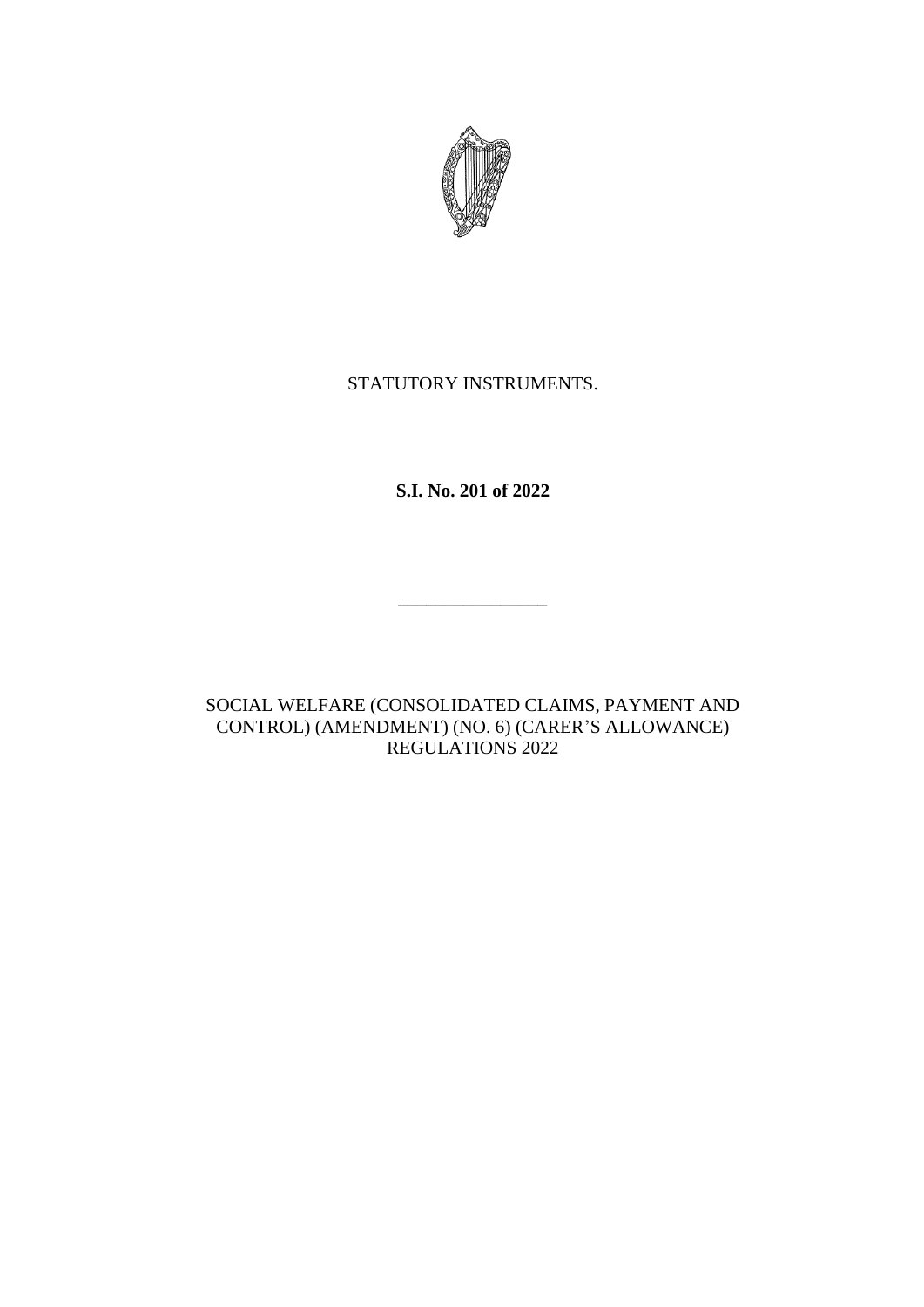### S.I. No. 201 of 2022

## SOCIAL WELFARE (CONSOLIDATED CLAIMS, PAYMENT AND CONTROL) (AMENDMENT) (NO. 6) (CARER'S ALLOWANCE) REGULATIONS 2022

I, HEATHER HUMPHREYS, Minister for Social Protection, in exercise of the powers conferred on me by sections 4 (as adapted by the Employment Affairs and Social Protection (Alteration of Name of Department and Title of Minister) Order 2020 (S.I. No. 447 of 2020)) and 179(2) of the Social Welfare Consolidation Act 2005 (No. 26 of 2005) hereby make the following Regulations:

#### **Citation and construction**

1. (1) These Regulations may be cited as the Social Welfare (Consolidated Claims, Payment and Control) (Amendment) (No. 6) (Carer's Allowance) Regulations 2022.

(2) These Regulations and the Social Welfare (Consolidated Claims, Payment and Control) Regulations 2007 to 2022 shall be construed together as one and may be cited together as the Social Welfare (Consolidated Claims, Payments and Control) Regulations 2007 to 2022.

#### **Commencement**

2. These Regulations come into operation on 24 January 2022.

#### **Interpretation**

3. In these Regulations "Principal Regulations" means the Social Welfare (Consolidated Claims, Payments and Control) Regulations 2007 (S.I. No. 142 of 2007).

# **Circumstances in which carer is to be regarded as providing full-time care and attention**

4. The Principal Regulations are amended in article 136 (amended by the Social Welfare (Consolidated Claims, Payments and Control) (Amendment) (No. 3) (Carer's Allowance)

Regulations 2016 (S.I. No. 620 of 2016)) by the insertion of the following subarticle after sub-article (1):

*Notice of the making of this Statutory Instrument was published in "Iris Oifigiúil" of* 29*th April,* 2022*.*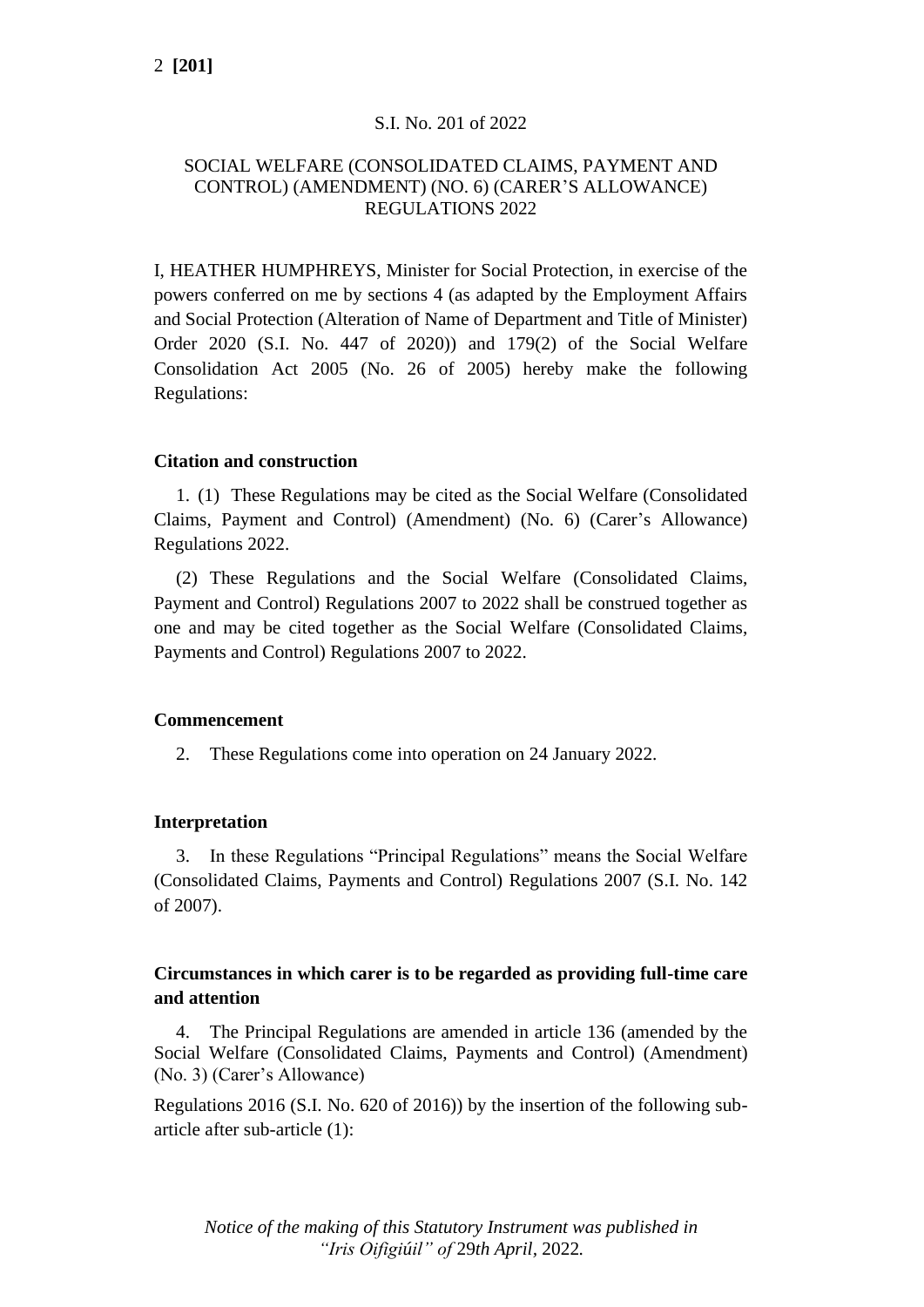"(1A) Notwithstanding sub-article (1), a carer may continue to be regarded as providing full-time care and attention to a relevant person who has not attained the age of 16 years and is a person in respect of whom a payment under Chapter 8A of Part 3 is being made, where he or she would qualify for payment of an allowance but for the fact that the relevant person is undergoing medical or other treatment of a temporary nature in an institution for a period not longer than 26 weeks.".

# **Information to be given when making a claim**

5. The Principal Regulations are amended in in sub-article (6) of article 181 (amended by the Social Welfare (Consolidated Claims, Payments and Control) (Amendment) (No. 15) (Carers) Regulations 2021 (S.I. No. 623 of 2021)) by the substitution of the following paragraph for paragraph (ab):

"(ab) certification that the [claimant](defid:76819) has availed of -

- (i) adoptive leave,
- (ii) health and safety leave,
- (iii) [maternity](defid:76738) leave,
- (iv) parental leave,
- (v) parent's leave, or
- (vi) paternity leave,

as the case may be, and the periods of such leave, and".



GIVEN under my Official Seal, 26 April, 2022.

HEATHER HUMPHREYS, Minister for Social Protection.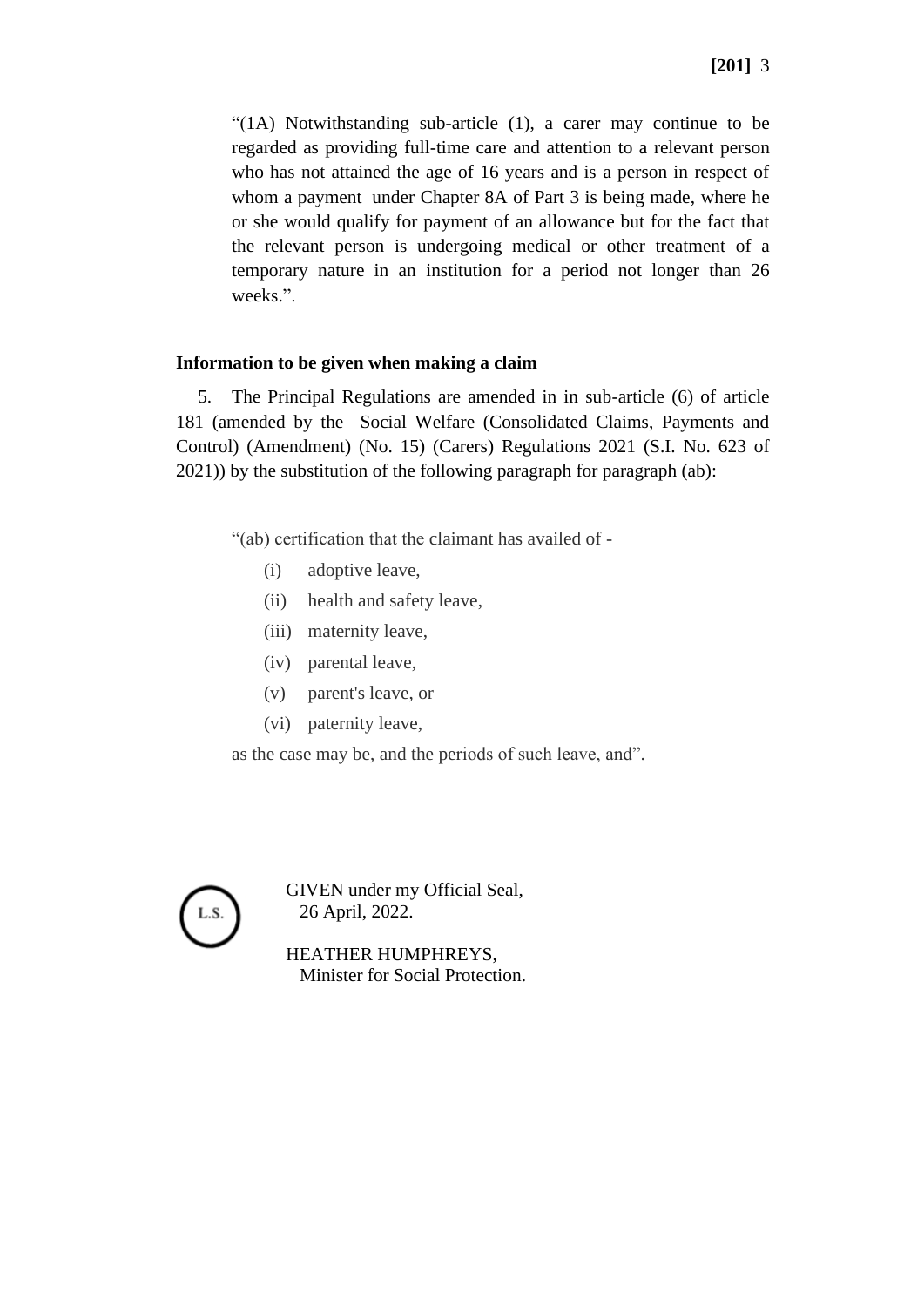# 4 **[201]**

#### EXPLANATORY NOTE

# (*This note is not part of the Instrument and does not purport to be a legal interpretation*.)

The Regulations provide for a doubling of the period during that a person in receipt of carers allowance may continue to be regarded as providing full-time care and attention to a child in respect of whom domiciliary care allowance is being made, while the child is undergoing medical or other treatment in a hospital or other institution. The period is increased from 13 weeks to 26 weeks in a 12-month period.

In addition these regulations correct a typographical error in article 181.

These Regulations take effect from 24 January 2022.